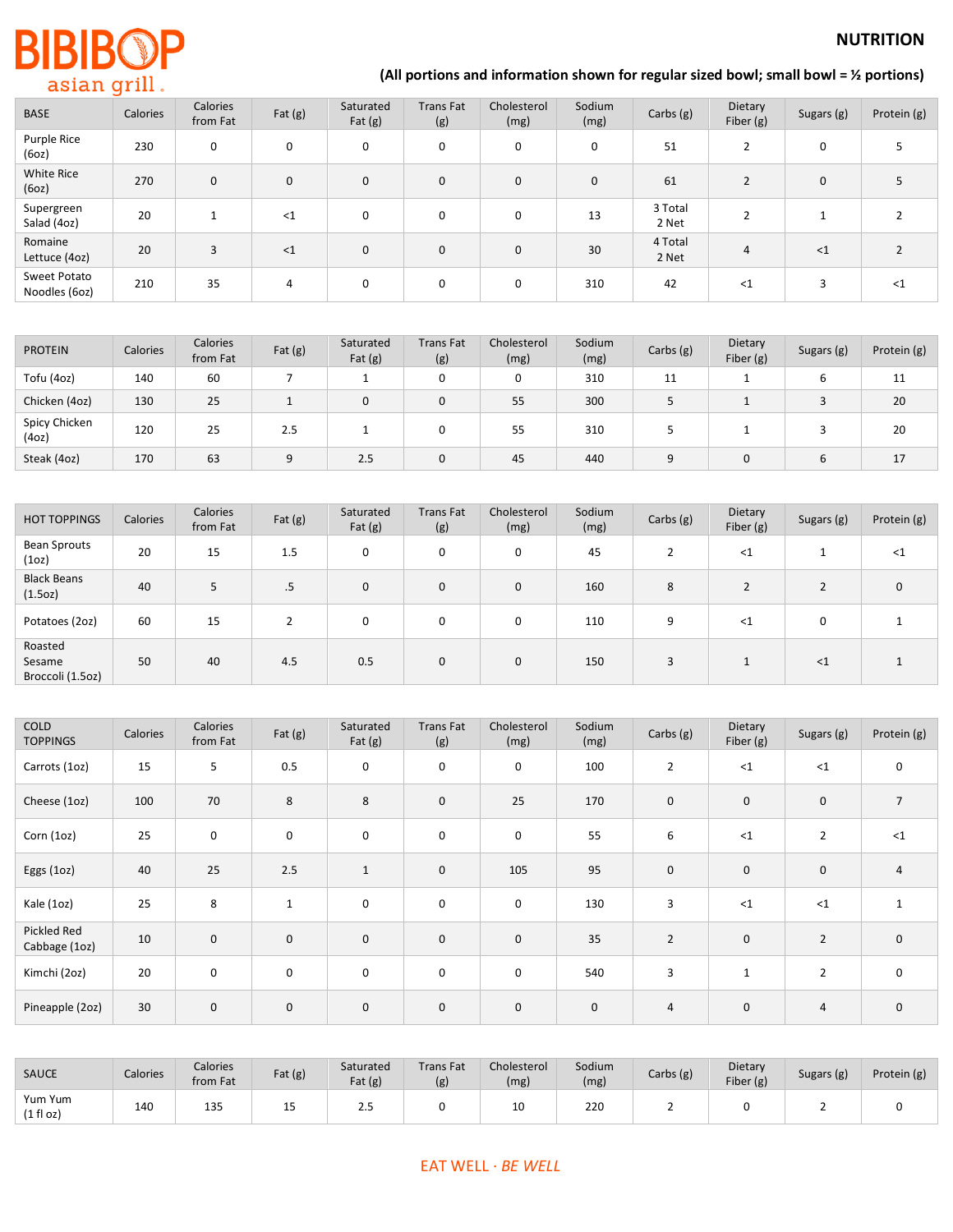| Teriyaki<br>(1 f 1 oz)              | 70  | $\overline{0}$ | $\mathbf 0$       | $\mathbf 0$  | $\mathbf 0$ | $\mathbf 0$ | 700         | 15           | 0        | 14          |             |
|-------------------------------------|-----|----------------|-------------------|--------------|-------------|-------------|-------------|--------------|----------|-------------|-------------|
| Gochujang<br>(1 f1 oz)              | 70  | 9              | $\mathbf{1}$<br>┻ | 0            | 0           | 0           | 640         | 14           |          | 10          |             |
| Spicy Sriracha<br>(1 f   oz)        | 25  | 4.5            | 0.5               | <1           | $\mathbf 0$ | $\mathbf 0$ | 420         | 5            | 0        | 3           | 0           |
| Sesame Ginger<br>(1 f1 oz)          | 100 | 63             | $\overline{ }$    |              | $\mathbf 0$ | 0           | 450         |              | 0        | 6           |             |
| Sesame Oil<br>$(.25 \text{ fl oz})$ | 65  | 65             | $\overline{7}$    | $\mathbf{1}$ | 0           | $\mathbf 0$ | $\mathbf 0$ | $\mathbf{0}$ | 0        | $\mathbf 0$ | $\mathbf 0$ |
| Yuzu<br>Vinaigrette<br>(1 f1 oz)    | 150 | 120            | 13                |              | $\mathbf 0$ | 0           | 20          | 8            | $\Omega$ | 8           | $\mathbf 0$ |

| <b>SIDES</b>                                     | Calories | <b>Calories</b><br>from Fat | Fat(g) | Saturated<br>Fat $(g)$ | <b>Trans Fat</b><br>(g) | Cholesterol<br>(mg) | Sodium<br>(mg) | Carbs (g) | Dietary<br>Fiber (g) | Sugars (g)   | Protein (g)  |
|--------------------------------------------------|----------|-----------------------------|--------|------------------------|-------------------------|---------------------|----------------|-----------|----------------------|--------------|--------------|
| Kimchi<br>(3.5oz)                                | 30       | $\mathbf 0$                 | 0      | 0                      | 0                       | 0                   | 716            | 5         | $\overline{2}$       | $\mathbf{1}$ | $\mathbf{1}$ |
| Miso Soup<br>(8oz)                               | 35       | 10                          | 1.5    | $\mathbf 0$            | $\mathbf 0$             | $\mathsf 0$         | 389            | 4         | <1                   | <1           | 3            |
| Pineapple<br>(3.5oz)                             | 52       | $\mathbf 0$                 | 0      | $\mathsf 0$            | $\pmb{0}$               | 0                   | $\mathbf 0$    | 6.3       | ${<}1$               | 6.3          | ${<}1$       |
| Strawberry &<br>Pineapple<br>(4.5oz)             | 60       | $\mathbf 0$                 | 0      | $\mathsf 0$            | $\pmb{0}$               | $\mathsf{O}\xspace$ | $\mathbf 0$    | 15        | $\overline{2}$       | 11           | ${<}1$       |
| Coconut Milk<br>Pudding with<br>Mango<br>(4.5oz) | 180      | 50                          | 6      | 5                      | 0                       | 0                   | 10             | 29        | $\mathsf 0$          | 21           | 0            |
| Superseed<br>Crisp (1oz)                         | 140      | 70                          | 8      | $\overline{3}$         | $\mathsf 0$             | 10                  | 100            | 16        | 1.5                  | 12           | 3.5          |
| Chewy<br>Chocolate<br><b>Toffee Cookie</b>       | 250      | N/A                         | 15     | 6                      | 0                       | 25                  | 350            | 27        | $\overline{2}$       | 16           | 4            |

| <b>COKE</b><br><b>BEVERAGES</b><br>(20 fl. oz. cup;<br>$1/3$ cup ice) | Calories    | Calories<br>from Fat | Fat(g) | Saturated<br>Fat $(g)$ | <b>Trans Fat</b><br>(g) | Cholesterol<br>(mg) | Sodium<br>(mg) | Carbs (g)   | Dietary<br>Fiber (g) | Sugars (g)  | Protein (g) |
|-----------------------------------------------------------------------|-------------|----------------------|--------|------------------------|-------------------------|---------------------|----------------|-------------|----------------------|-------------|-------------|
| Coca-Cola<br>Classic <sup>®</sup>                                     | 220         | $\mathbf 0$          | 0      | $\mathbf 0$            | $\pmb{0}$               | $\mathbf 0$         | 55             | 55          | 0                    | 55          | $\mathsf 0$ |
| Diet Coca-<br>Cola <sup>®</sup>                                       | $\mathbf 0$ | $\mathbf{0}$         | 0      | $\mathbf 0$            | $\mathsf{O}\xspace$     | $\mathbf 0$         | 70             | $\mathbf 0$ | $\mathbf 0$          | $\mathbf 0$ | $\mathbf 0$ |
| Coca-Cola<br>Zero Sugar <sup>®</sup>                                  | 0           | $\mathbf 0$          | 0      | 0                      | 0                       | $\mathbf 0$         | 0              | 0           | 0                    | 0           | 0           |
| Coca-Cola<br>Cherry®                                                  | 150         | $\mathbf 0$          | 0      | $\mathsf 0$            | $\mathsf{O}\xspace$     | $\mathbf 0$         | 35             | 42          | $\mathbf 0$          | 42          | $\mathsf 0$ |
| Sprite®                                                               | 210         | 0                    | 0      | 0                      | 0                       | $\mathbf 0$         | 95             | 50          | 0                    | 50          | $\mathbf 0$ |
| Fanta®<br>Orange                                                      | 220         | $\mathbf 0$          | 0      | $\mathbf 0$            | $\mathbf 0$             | $\mathbf 0$         | 55             | 56          | $\mathbf 0$          | 55          | $\mathsf 0$ |
| Barq's Root<br>Beer                                                   | 240         | $\mathbf 0$          | 0      | 0                      | $\mathbf 0$             | $\mathbf 0$         | 75             | 60          | 0                    | 60          | $\mathsf 0$ |
| Vitamin<br>Water <sup>®</sup> XXX                                     | 60          | $\mathbf 0$          | 0      | $\mathbf 0$            | $\mathsf{O}\xspace$     | $\mathsf 0$         | $\mathbf 0$    | 20          | $\mathbf 0$          | 19          | $\mathsf 0$ |
| Hi-C® Flashin'<br>Fruit Punch                                         | 210         | $\mathbf 0$          | 0      | 0                      | $\mathsf 0$             | $\mathbf 0$         | 100            | 59          | $\mathbf 0$          | 57          | $\mathsf 0$ |
| Dr Pepper <sup>®</sup>                                                | 200         | $\mathbf 0$          | 0      | $\pmb{0}$              | $\mathsf{O}\xspace$     | $\pmb{0}$           | 60             | 54          | $\mathsf{O}\xspace$  | 53          | 0           |

| <b>TEAS &amp;</b><br><b>LEMONADES</b><br>(20 fl. oz. cup;<br>$1/3$ cup ice) | Calories             | Calories<br>from Fat | Fat $(g)$ | Saturated<br>Fat $(g)$ | <b>Trans Fat</b><br>(g) | Cholesterol<br>(mg) | Sodium<br>(mg) | Carbs (g) | Dietary<br>Fiber (g) | Sugars (g) | Protein (g) |  |
|-----------------------------------------------------------------------------|----------------------|----------------------|-----------|------------------------|-------------------------|---------------------|----------------|-----------|----------------------|------------|-------------|--|
|                                                                             | _______<br>_ _ _ _ _ |                      |           |                        |                         |                     |                |           |                      |            |             |  |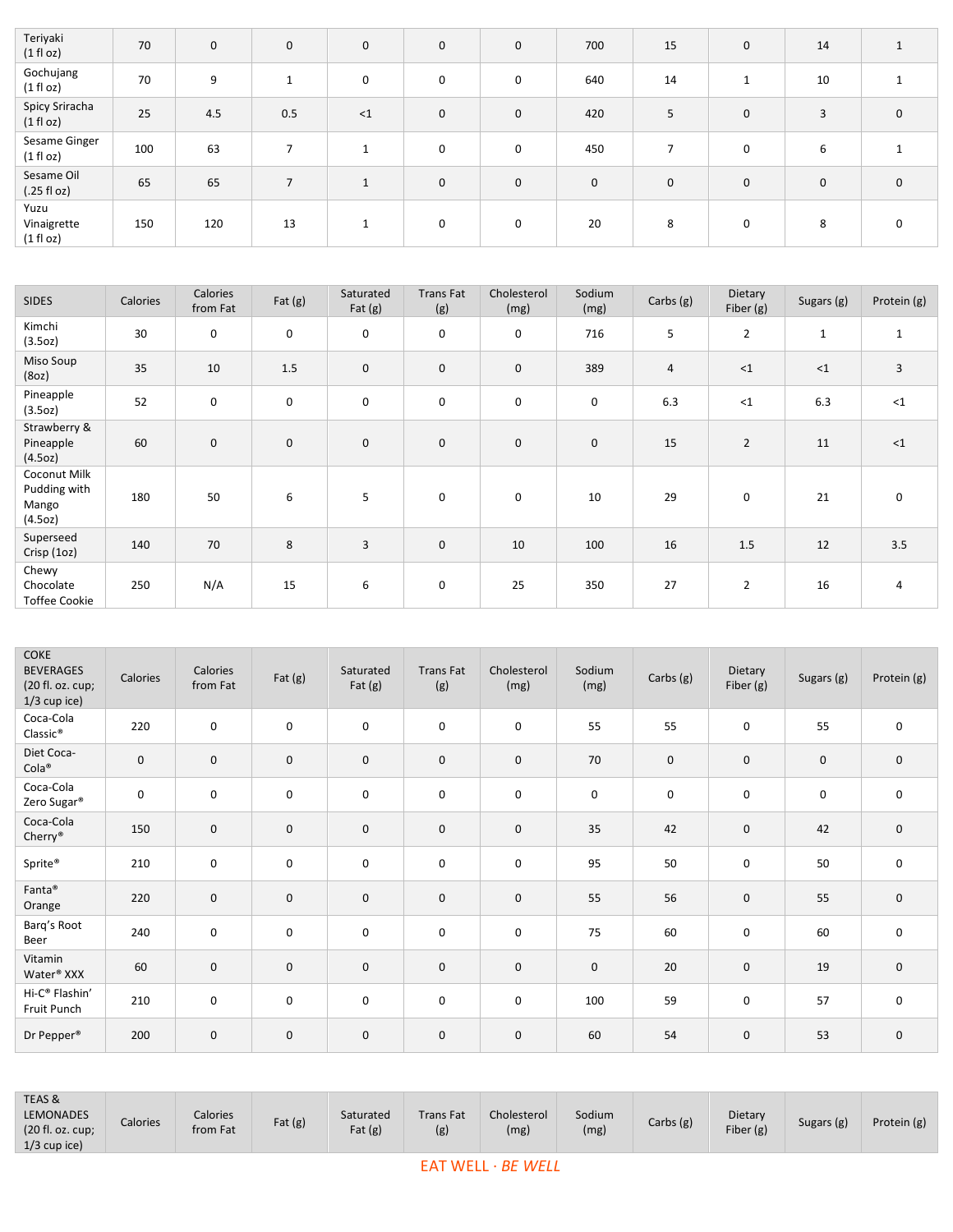| Lemonade                    | 210    | 0           | 0 | 0        | 0            | 0           | 0            | 54 | 0 | 52 |   |
|-----------------------------|--------|-------------|---|----------|--------------|-------------|--------------|----|---|----|---|
| Passion Fruit<br>Lemonade   | 190    | $\mathbf 0$ | 0 | 0        | $\mathbf{0}$ | $\mathbf 0$ | $\mathbf{0}$ | 48 | 0 | 46 |   |
| <b>Black Current</b><br>Tea | $\sim$ | 0           | 0 | 0        | 0            | 0           | $\Omega$     |    | 0 | 0  |   |
| Sweetened<br>Green Tea      | 110    | 0           | 0 | 0        | 0            | $\mathbf 0$ | $\mathbf{0}$ | 29 | 0 | 29 | 0 |
| Mixed Berry<br>Omija Tea    | 120    | 0           | 0 | $\Omega$ | <sup>0</sup> | 0           | $\Omega$     | 32 | 0 | 31 |   |

| <b>HONEST KIDS</b><br><b>JUICE</b> | Calories | <b>Calories</b><br>from Fat | Fat $(g)$ | Saturated<br>Fat $(g)$ | <b>Trans Fat</b><br>(g) | Cholesterol<br>(mg) | Sodium<br>(mg) | Carbs $(g)$ | Dietary<br>Fiber (g) | Sugars (g)    | Protein (g) |
|------------------------------------|----------|-----------------------------|-----------|------------------------|-------------------------|---------------------|----------------|-------------|----------------------|---------------|-------------|
| Honest Kids                        |          |                             |           |                        |                         |                     |                |             |                      |               |             |
| Appley Ever                        | 35       |                             |           |                        | υ                       |                     | 15             |             |                      | ۰             |             |
| After                              |          |                             |           |                        |                         |                     |                |             |                      |               |             |
| Honest Kids                        |          |                             |           |                        |                         |                     |                |             |                      |               |             |
| <b>Super Fruit</b>                 | 35       |                             | 0         |                        | 0                       |                     | 15             |             | 0                    | $\Omega$<br>Ō | 0           |
| Punch                              |          |                             |           |                        |                         |                     |                |             |                      |               |             |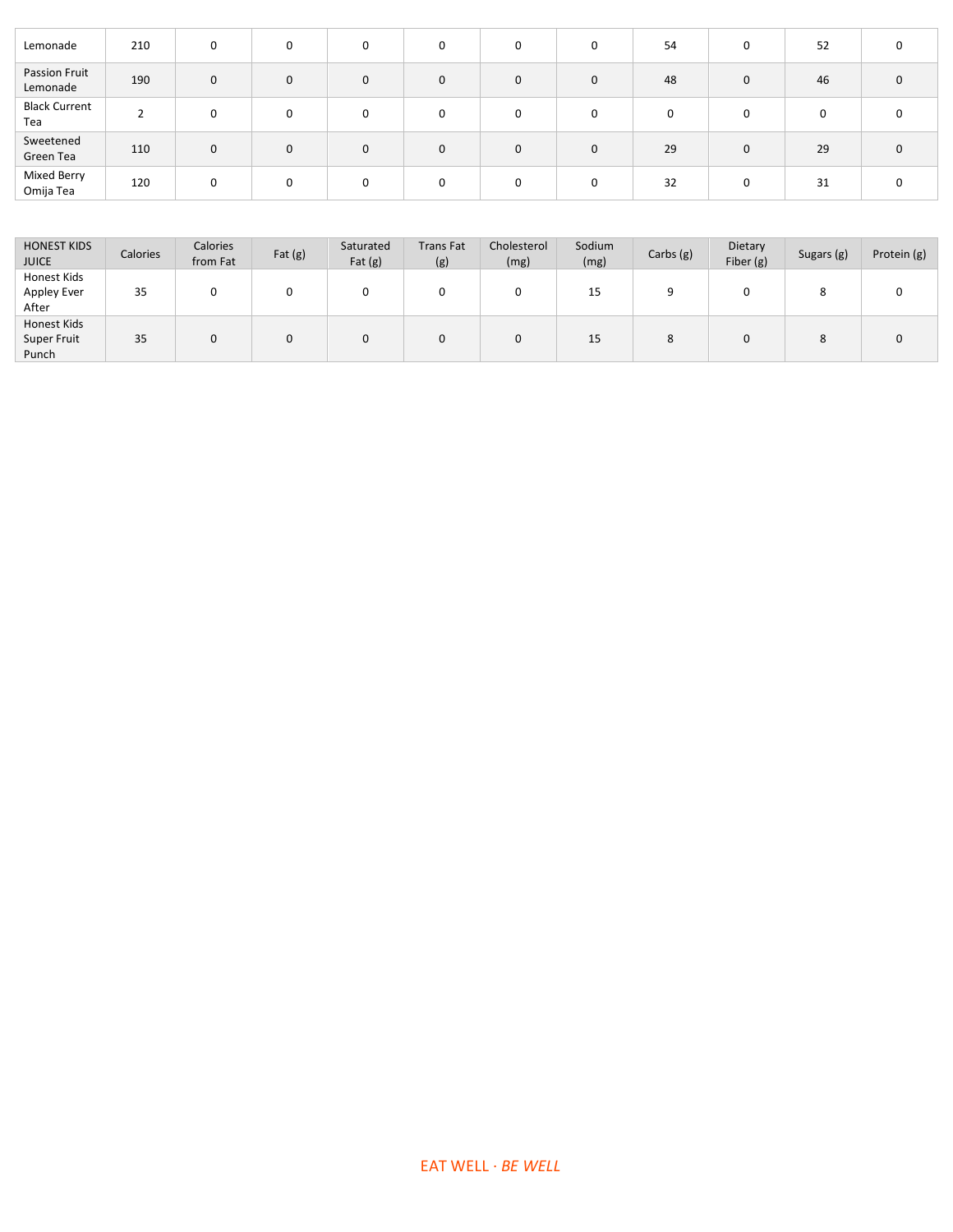### **ALLERGENS**



BIBIBOP is a peanut-free & MSG-free kitchen. We cannot guarantee against gluten/wheat cross-contamination.

## **X** = CONTAINS ׀ v = VEGAN FRIENDLY

| <b>BASE</b>             | Wheat /<br>Gluten | Dairy | Eggs | Soy | Sesame | Fish /<br>Shellfish | Peanuts | <b>Tree Nuts</b> | Allium | <b>MSG</b> | Vegan  |
|-------------------------|-------------------|-------|------|-----|--------|---------------------|---------|------------------|--------|------------|--------|
| Purple Rice             |                   |       |      |     |        |                     |         |                  |        |            | V      |
| White Rice              |                   |       |      |     |        |                     |         |                  |        |            | V      |
| Supergreen<br>Salad.    |                   |       |      |     |        |                     |         |                  |        |            | v      |
| Romaine<br>Lettuce      |                   |       |      |     |        |                     |         |                  |        |            | V      |
| Sweet Potato<br>Noodles |                   |       |      | x   | X      |                     |         |                  | X      |            | $\vee$ |

| <b>PROTEIN</b> | Wheat /<br>Gluten | Dairy | Eggs | Soy | Sesame | Fish /<br>Shellfish | Peanuts | <b>Tree Nuts</b> | Allium | <b>MSG</b> | Vegan |
|----------------|-------------------|-------|------|-----|--------|---------------------|---------|------------------|--------|------------|-------|
| Tofu           |                   |       |      | X   | X      |                     |         |                  | X      |            | ν     |
| Chicken        |                   |       |      | X   | Χ      |                     |         |                  | X      |            |       |
| Spicy Chicken  |                   |       |      | X   | X      |                     |         |                  | X      |            |       |
| Steak          |                   |       |      | X   | Χ      |                     |         |                  | X      |            |       |

| <b>HOT TOPPINGS</b>           | Wheat /<br>Gluten | Dairy | Eggs | Soy | Sesame | Fish /<br>Shellfish | Peanuts | <b>Tree Nuts</b> | Allium | <b>MSG</b> | Vegan  |
|-------------------------------|-------------------|-------|------|-----|--------|---------------------|---------|------------------|--------|------------|--------|
| <b>Bean Sprouts</b>           |                   |       |      |     |        |                     |         |                  | x      |            | $\vee$ |
| <b>Black Beans</b>            |                   |       |      |     |        |                     |         |                  |        |            | V      |
| Potatoes                      |                   |       |      |     |        |                     |         |                  | X      |            | $\vee$ |
| Roasted<br>Sesame<br>Broccoli |                   |       |      |     | X      |                     |         |                  |        |            | $\vee$ |

| <b>COLD</b><br><b>TOPPINGS</b> | Wheat /<br>Gluten | Dairy | Eggs | Soy | Sesame | Fish /<br>Shellfish | Peanuts | <b>Tree Nuts</b> | Allium | <b>MSG</b> | Vegan  |
|--------------------------------|-------------------|-------|------|-----|--------|---------------------|---------|------------------|--------|------------|--------|
| Carrots                        |                   |       |      |     | X      |                     |         |                  |        |            | $\vee$ |
| Cheese                         |                   | Χ     |      |     |        |                     |         |                  |        |            |        |
| Corn                           |                   |       |      |     |        |                     |         |                  |        |            | $\vee$ |
| Eggs                           |                   |       | X    |     |        |                     |         |                  |        |            |        |
| Kale                           |                   |       |      | X   | X      |                     |         |                  | X      |            | $\vee$ |
| Pickled Red<br>Cabbage         |                   |       |      |     |        |                     |         |                  |        |            | $\vee$ |